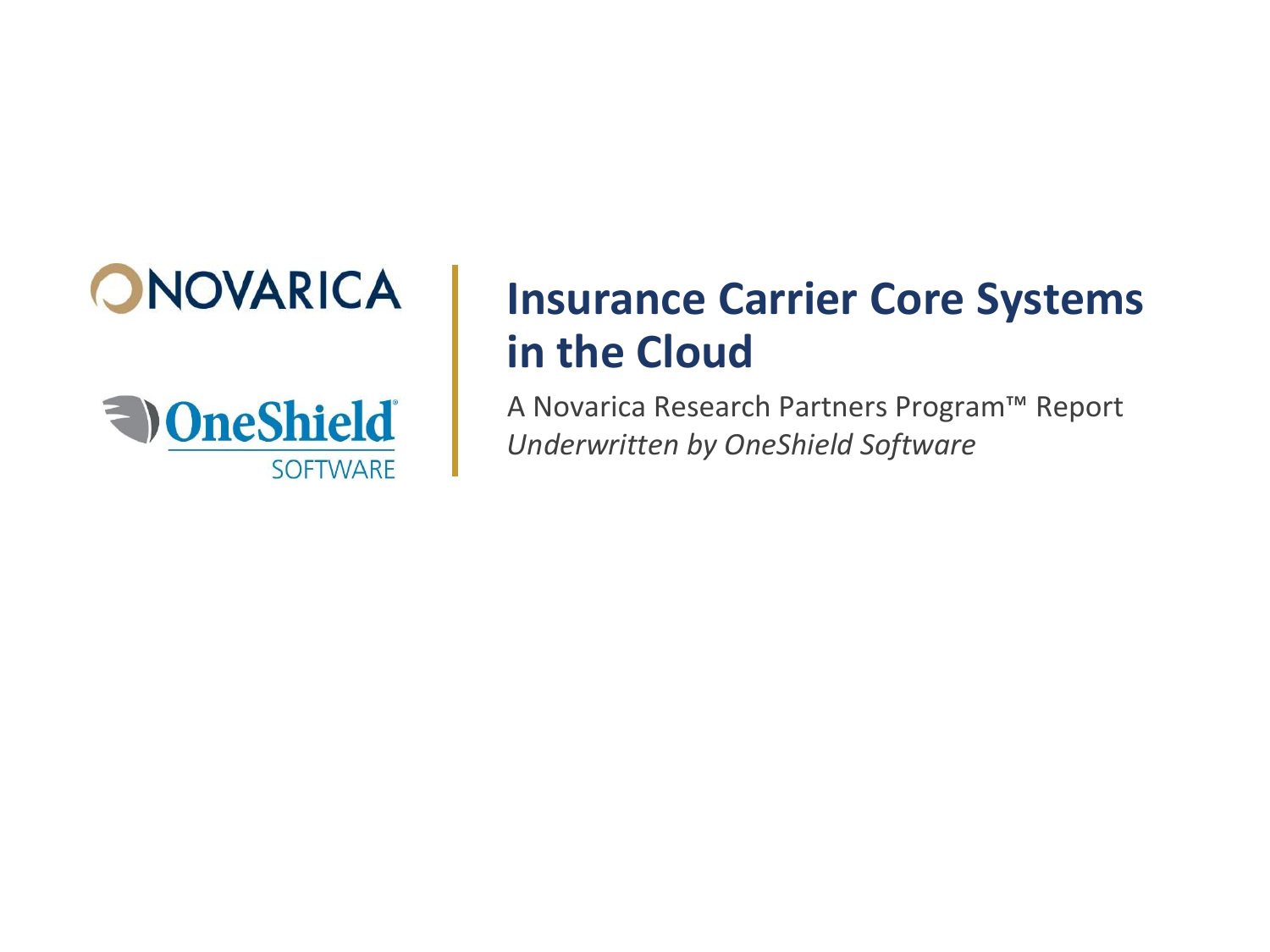### **Executive Summary**

The insurance industry is past the tipping point. Cloud adoption rates have increased with an overall high level of satisfaction among cloud customers.

In a recent Novarica study, 26% of the P/C companies surveyed reported moving one or more core system components to the cloud. Moving core systems to the cloud is not only broadly acceptable, but is trending towards the more common implementation choice.

In discussions with insurers who have already moved one or more core systems to the cloud, Novarica found:

- Preconceived or initial concerns were usually overstated or unwarranted
- Implementation project issues that arose were no different than with in-house core system implementations
- Various positive benefits to cloud implementations
- Some issues with change management and responsiveness post implementation

Core systems moved to the cloud are staying there. None of the insurers interviewed for this report indicated that they were moving systems off the cloud.

#### *This report presents and discusses the findings of a survey of 9 P/C insurers and 1 L/H/A insurer, all of whom have moved parts of their core systems onto the cloud.*

*This report is a product of the Novarica Research Partners Program, which enables industry sponsors to underwrite surveys on topics of interest. These surveys are conducted using the same methodologies and with the same respect for participant privacy as Novarica's independent surveys and reports.*

*Underwriting sponsors have input on question design and general characteristics of target respondents only.* 

*Novarica conducts the survey and analyzes the results independently. Underwriting sponsors do not have draft approval or other ability to influence content of the final report.*



### NOVARICA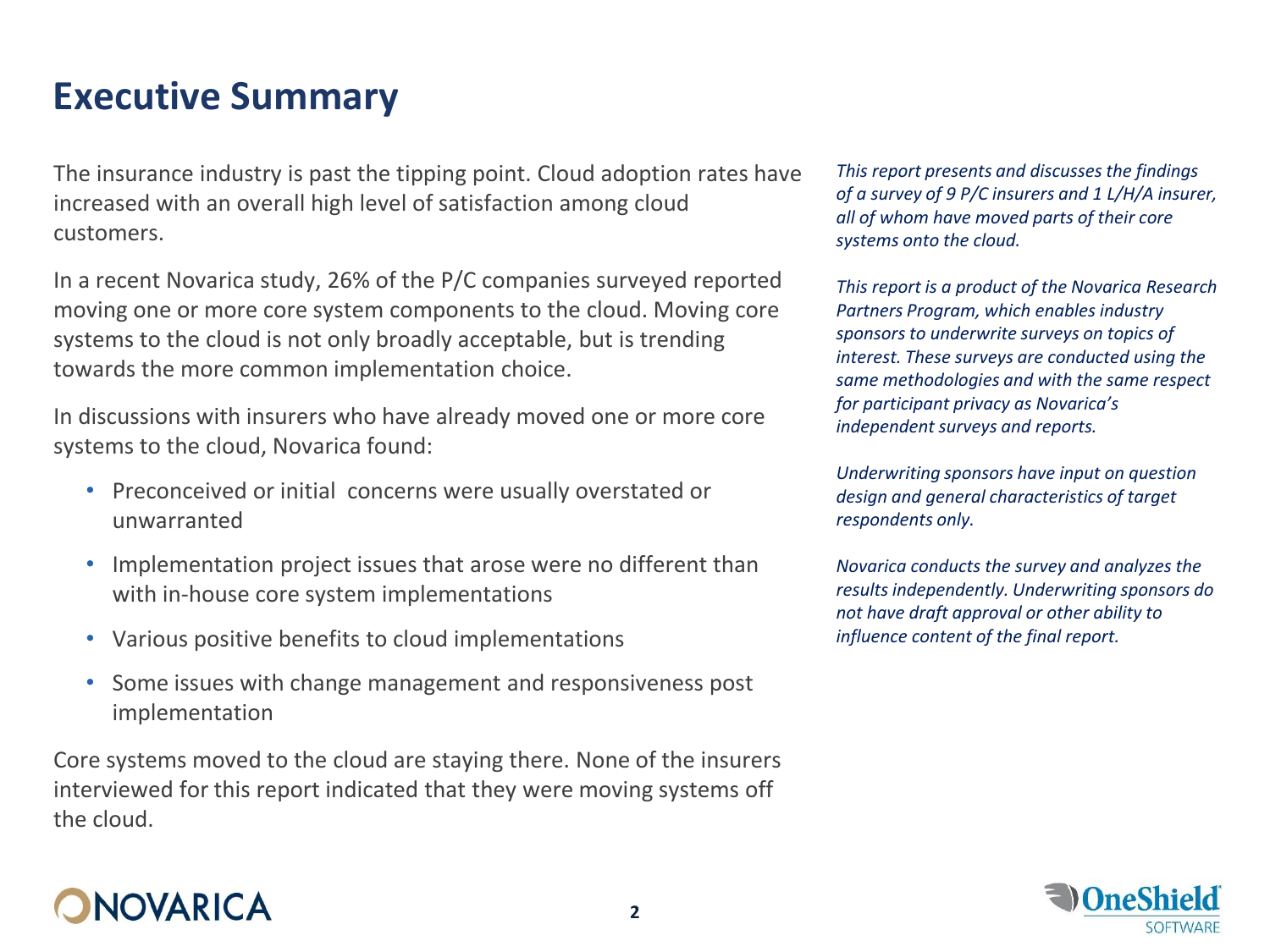### **Core systems are moving onto the cloud**

### **Moving to the cloud does not require a full suite implementation**

#### **Start Slow**

Companies often gain confidence in the cloud by learning from lower risk cloud implementations or piloting a single component in the cloud.

Other, ancillary services, such as printing, can be located independent of core system location.

#### **Integration**

Companies replacing components have found that core systems can interface responsively with other core components from the cloud

#### **Capabilities First, Platform Second**

Solution capabilities still drive decisions. Cloud capabilities are a secondary factor but are becoming a significant filter in the decision process.  $\begin{array}{|c|c|}\n\hline\n0\% & \\\hline\n0\end{array}$ 



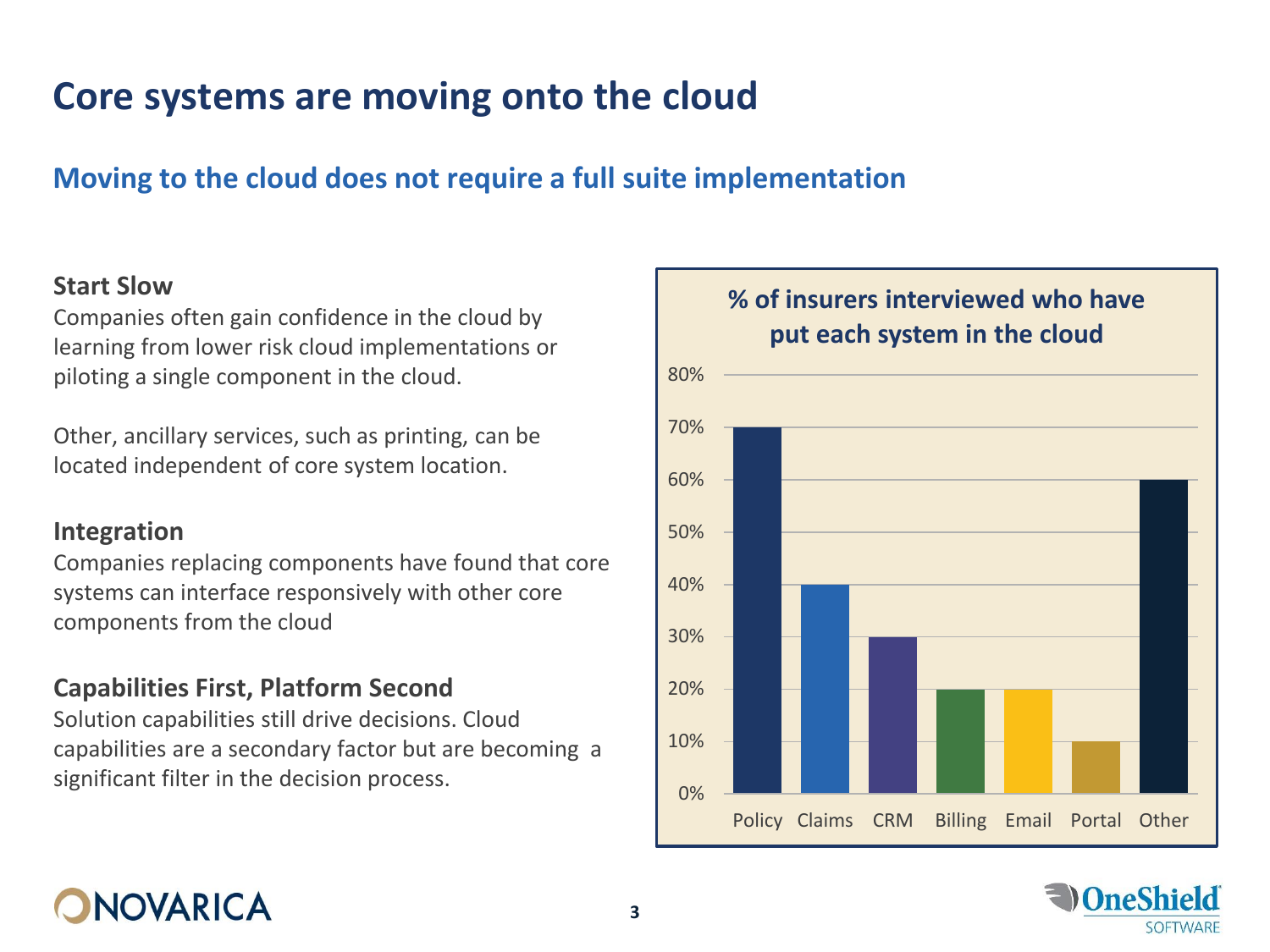### **Cloud is the strategic direction for core system deployments**

#### **CIOs say…**

*We utilize the cloud whenever possible*

*We were committed to building as much of our technology platform in a SaaS model as possible* 

*Some business capabilities are more mature than others, standalone or easier to integrate and switch out. With the current comfort level we will expand our view to the larger implementations like core systems (billing, claim, policy)*

*I set the direction when I arrived … that we were moving to cloud supported operations for hardware and software*





### **DNOVARICA**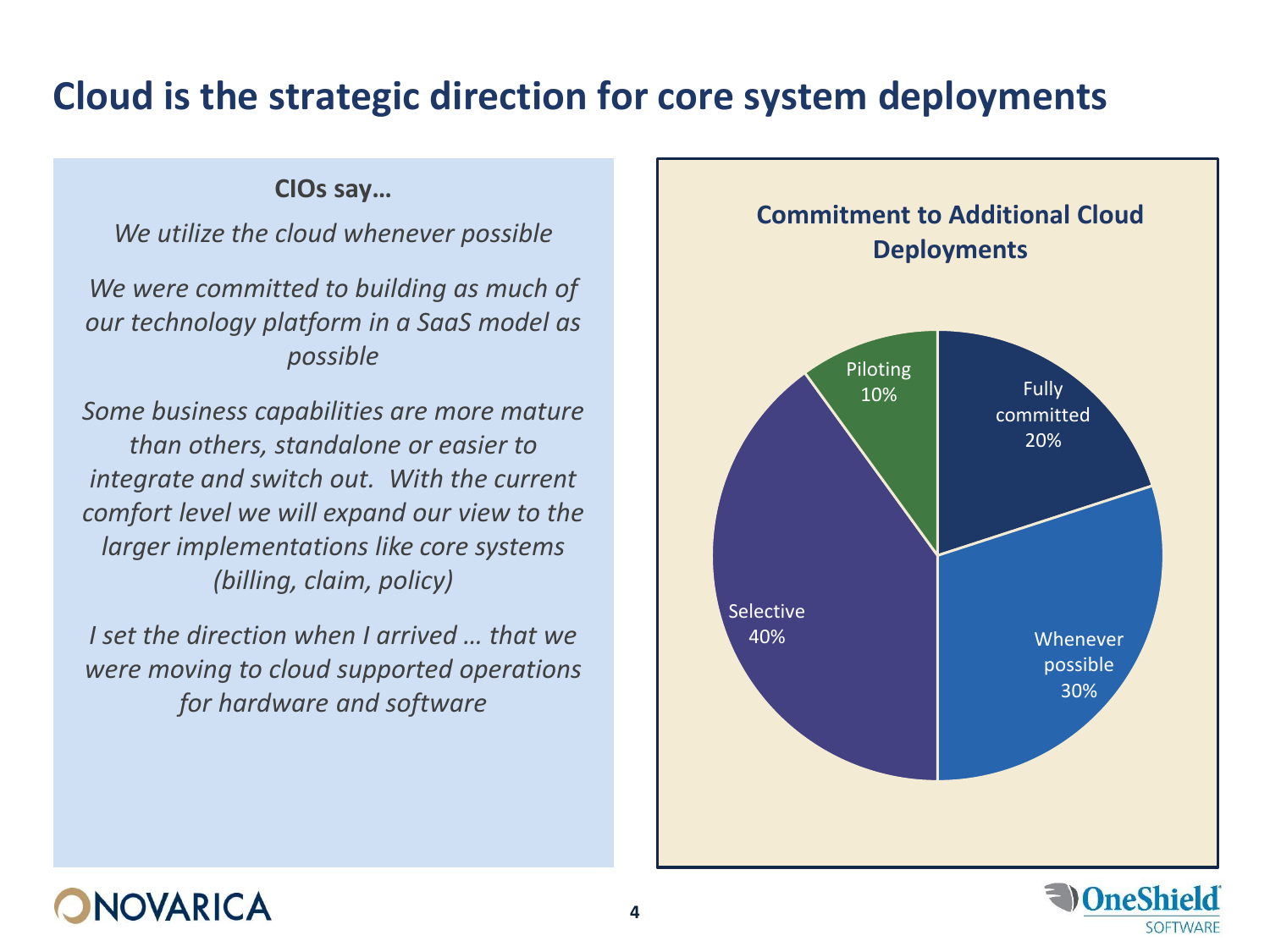### **Preconceptions create resistance to cloud migrations**

#### **Loss of Control?**

The number one inhibitor to adoption is a fear of losing ownership/control. Carriers should ask how cloud providers can meet data audit requirements.

Concerns over security are often based on a lack of understanding of security measures in place by cloud providers.

#### **Loss of Status?**

Objections raised are often not the true concern. What some staff actually fear is job loss or that their skills won't transfer to the new environment.

#### **CIOs Say**

*"Didn't take much convincing that the partner knew how to do it"*

*"Target mature platforms with minimal integrations and data privacy concerns to allow more time for crawl, walk, run approach"*



**SOFTWARE** 

## **DNOVARICA**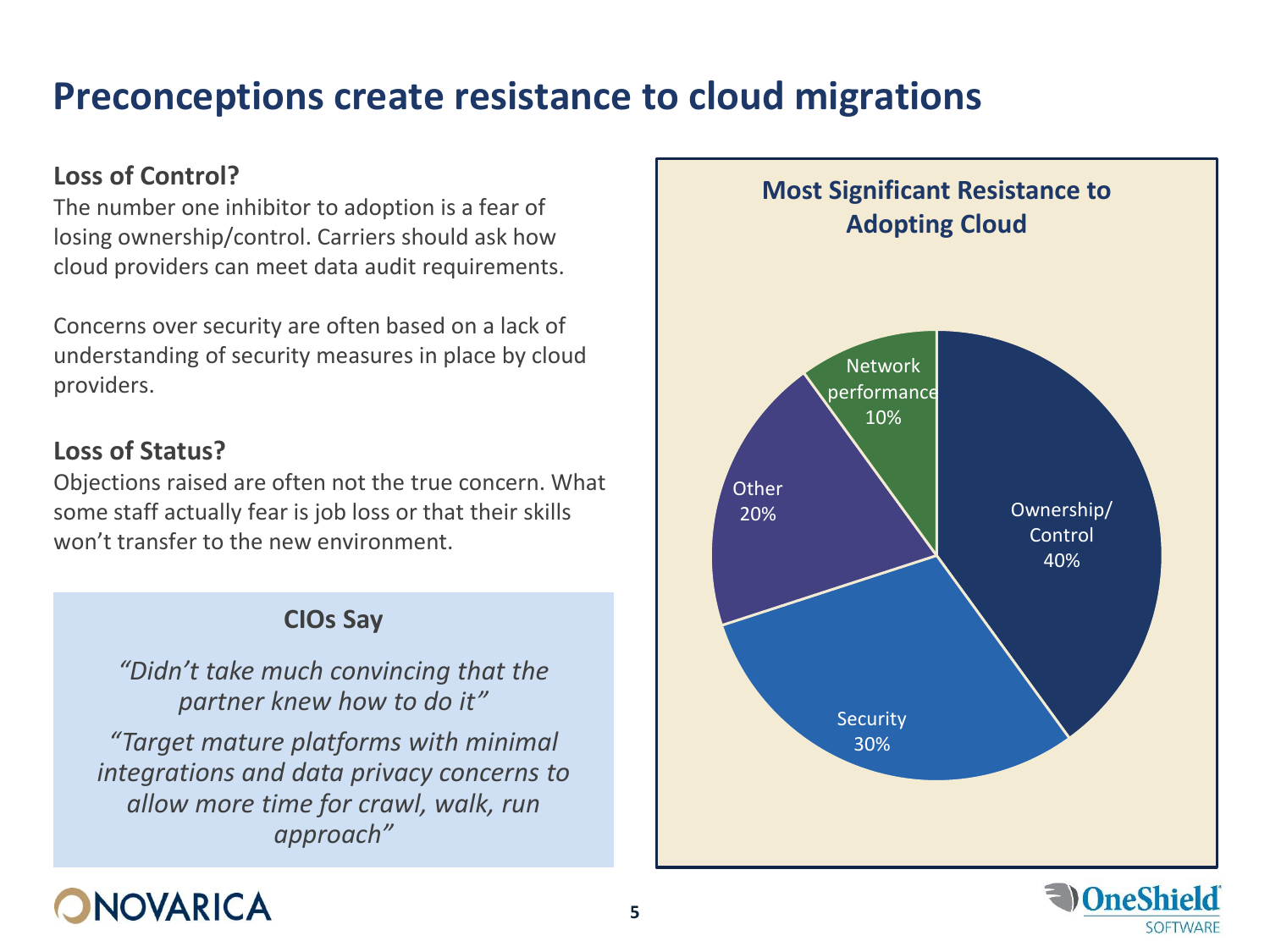### **Clients believe cloud based solutions are more secure**

#### **Owning Security is Not Necessarily Safer**

Security is and should continue to be a major focus for the insurance industry.

The risk of attempted breaches for in-house installations are just as high as for cloud based implementations .

#### **Cloud Providers Generally Have Better Security**

Cloud based solution providers, however, often have more rigorous security practices and invest more in security than carriers do.

### **A Different Approach**

The cloud requires managing a different set of security risks. Instead of managing internal security staff retention and training, cloud implementations require oversight of compliance and execution through audits and certifications.

### **CIOs say…**

*We see that the providers are maturing to a point where their security practices are more mature than internal*

*[W]e have not experienced any major problems and continue to monitor*

*SaaS provider has made major investments in all aspects of security*

*We have used cloud implementations for many other systems and services with great success so there was no fear of using cloud to host these services*



## NOVARICA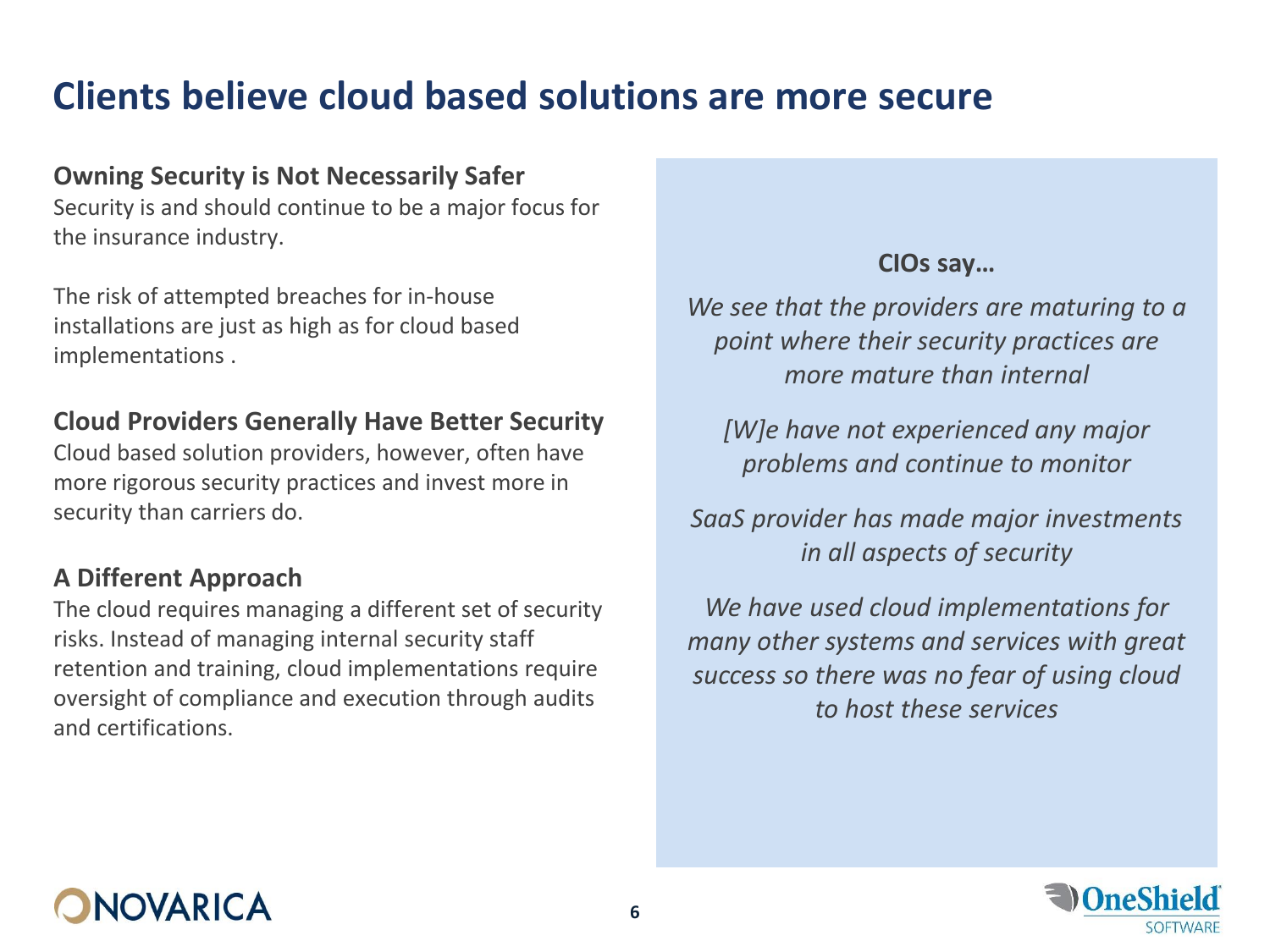### **Organizational resistance to the cloud can be overcome**

#### **Changing Mindsets Not Difficult**

8 of the 10 study participants said it was not hard changing people's mindsets to accept the transactional model inherent in the cloud.

One participant, who currently has several ancillary systems on the cloud and is starting to set the stage to move his core systems, argued that changing people's mindsets was not the issue: the issue was merely making the business case.

Business unit and IT reactions to moving core systems to the cloud have been generally positive.

- The most common reaction is being pleased with new and better technology. This often reflects the modernized core system and not that fact that it was implementation in the cloud.
- The other reaction is not caring people just want to be able to do their jobs with minimal fuss. Most employees and agents don't even know where the data centers are or how all the technology works together.

NOVARICA

#### **Addressing Concerns**

Critical concerns were addressed via client references, contractual SLAs, and gaining experience either through pilot projects or acceptance criteria.

Objections to cloud proposals are best overcome by defining and communicating the business case.

IT organizations need to change their mindset from thinking about managing an environment to thinking about managing service delivery.

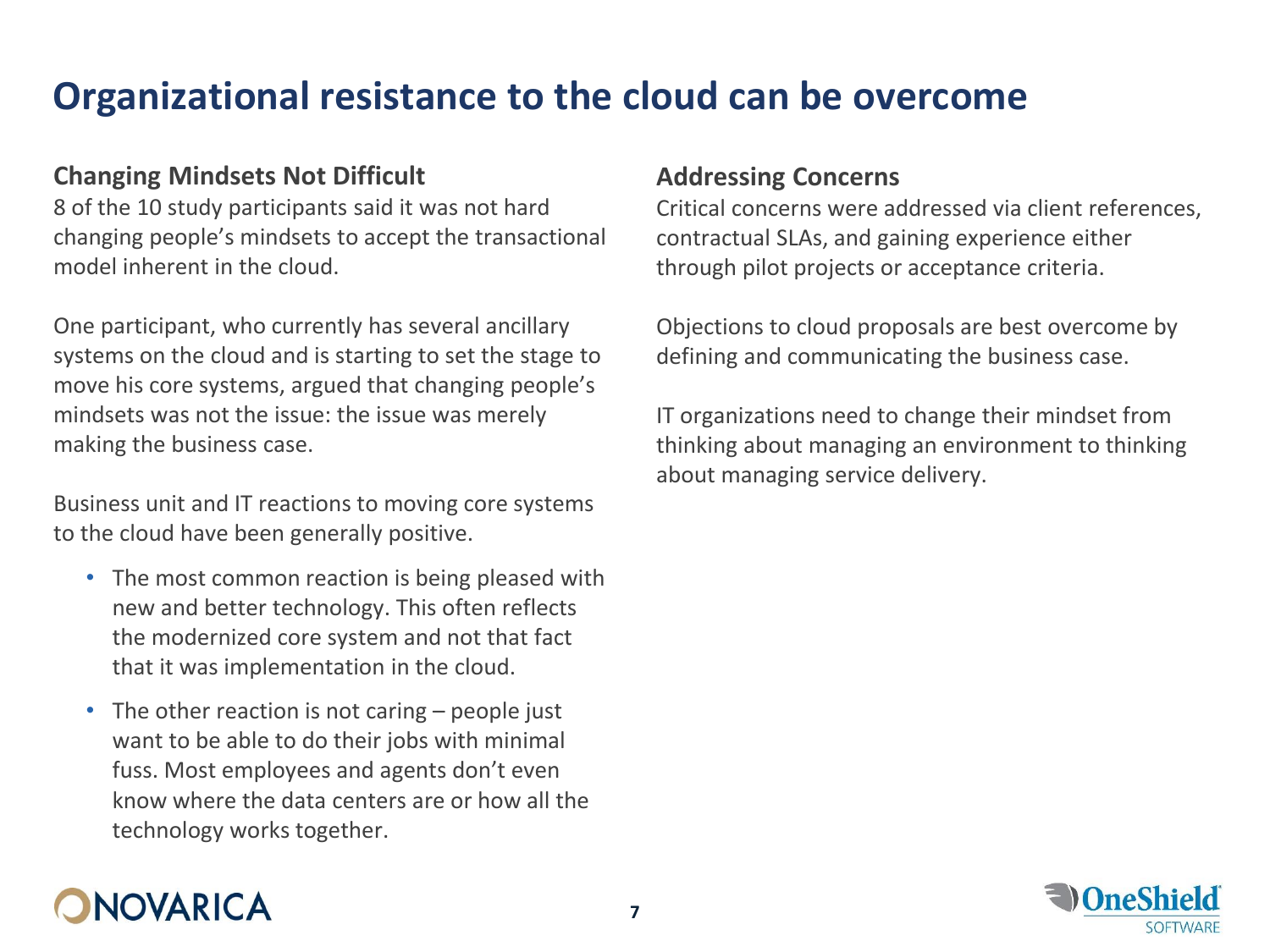### **Moving to the cloud leads to cost reduction and capability improvement**

#### **CapEx to OpEx**

The most often cited benefit was the lack of hardware costs, including capital expenses for hardware and management software, and operational costs for management.

Start up companies often commit to full suite implementations in the cloud to minimize investment and accelerate go-live dates.

#### **Consider All Elements of TCO**

The cloud may appear expensive. The cost of providing comparable availability and BCP services should be addressed.

Insurers who have quantified benefits reported that putting their systems on the cloud have made it significantly simpler to operationalize the cost structure and provide transparency about how money is spent.

#### **% of insurers interviewed who say each issue is a main benefit of moving to the cloud**



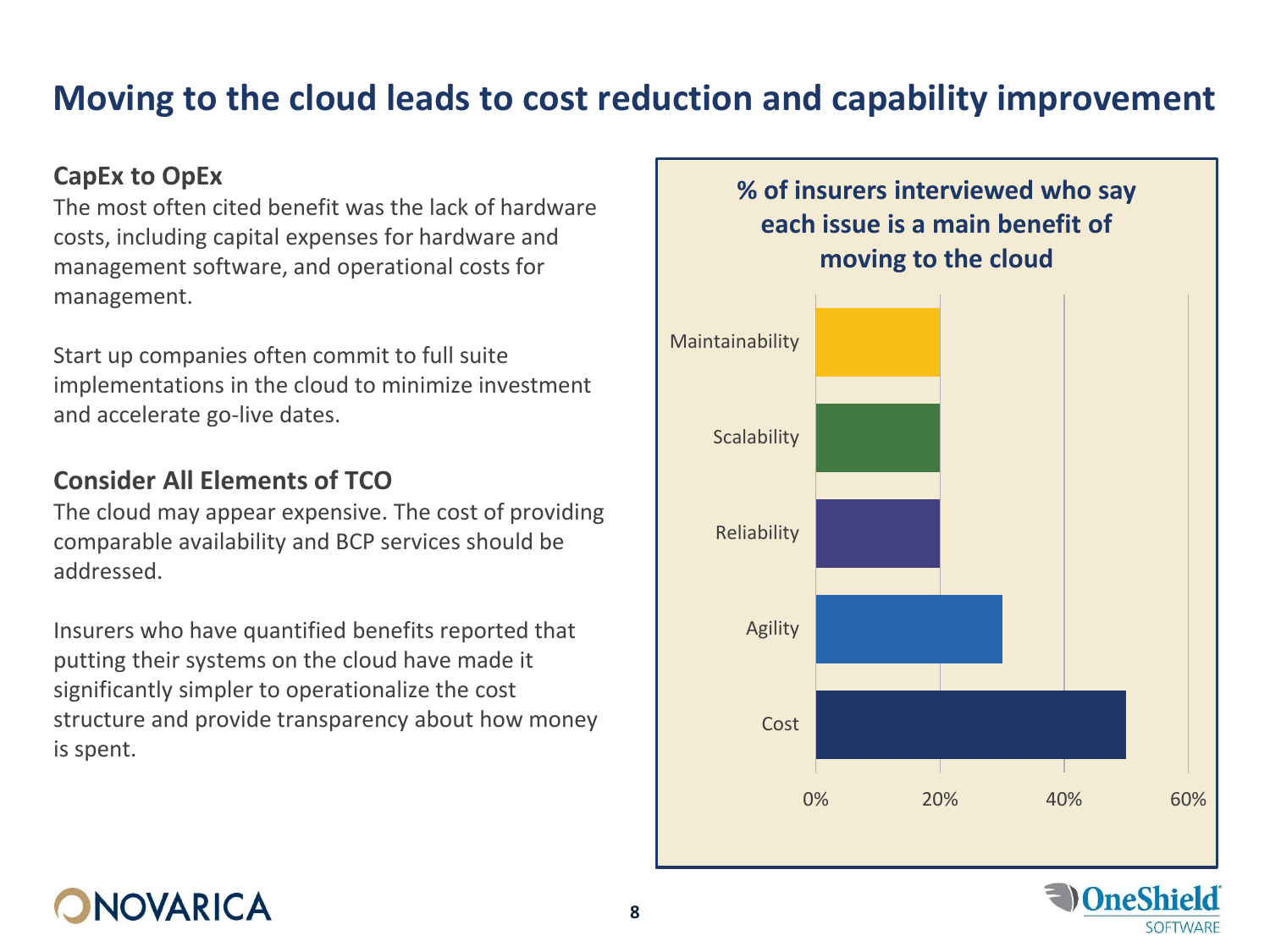## **Detailed planning and due diligence are required for success**

### **Costs and accountability for core system performance can be clearly defined**

#### **Communication**

Effective communication between carriers, software solution and cloud service providers is critical. Carriers should thoroughly review the proposed change management and reporting processes.

#### **Responsiveness**

Response time for change requests and upgrades disappointed some cloud clients. SLAs for support and services levels should be defined in detail and thoroughly understood to avoid surprises.

#### **Architecture**

Architects need to determine the security and enterprise data architectures very early in the project to effectively implement cloud based core components.

#### **Connectivity**

Establishing connectivity and testing third party interfaces is time consuming and often under estimated.

## **NOVARICA**

#### **CIOs say…**

*The better we get at defining our issues the faster things get resolved*

*These concerns (moving core systems to the cloud) were no more or less than other business issues that we deal with in selecting / implementing systems*

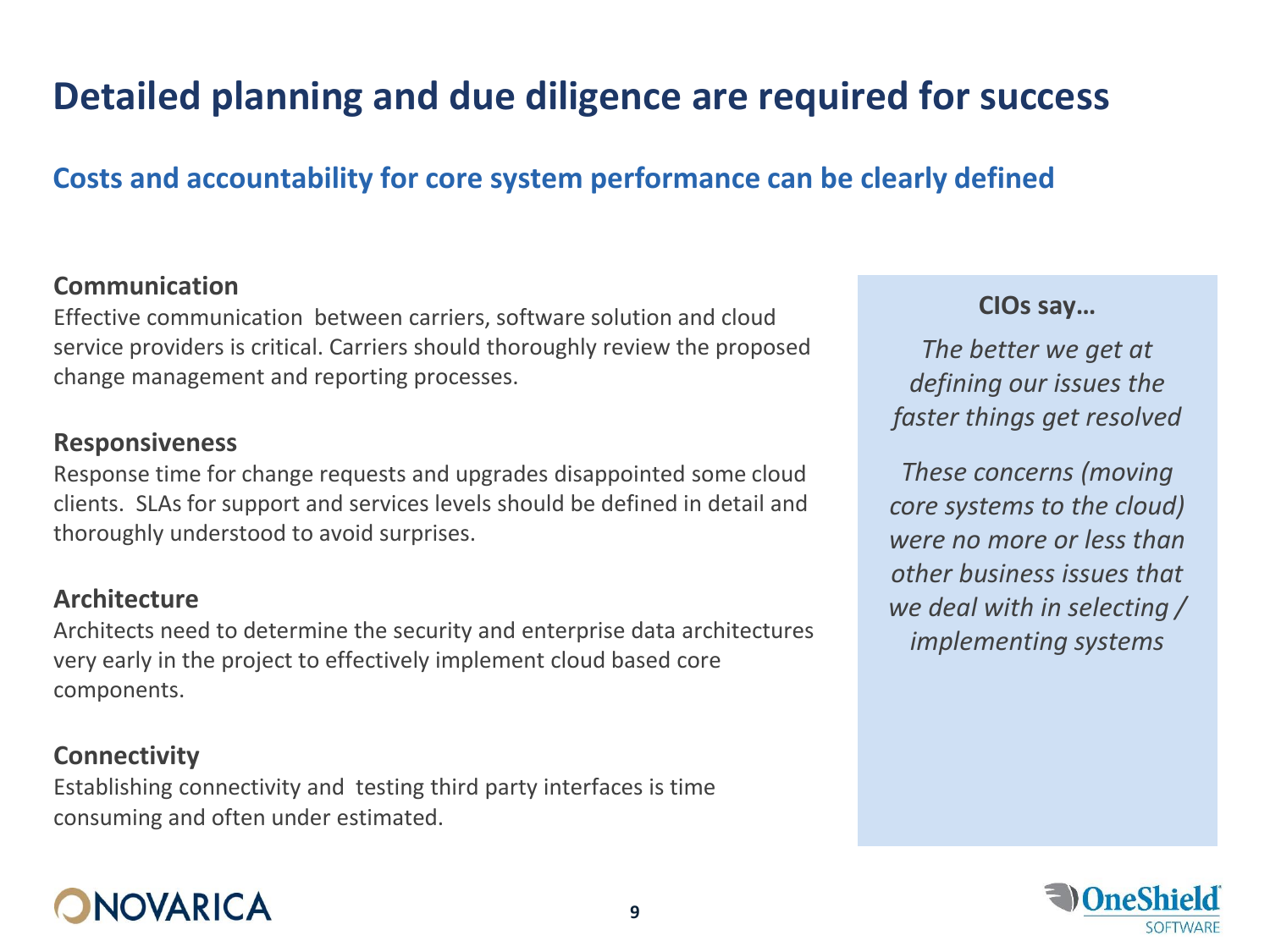### **Core systems are staying on the cloud**

#### **Not an Interim Solution**

Despite the concerns that insurers initially had about putting their core systems on the cloud, once they're on the cloud, insurers want to keep them there.

#### **Cloud Systems Stay Cloud Systems**

In Novarica's experience, many insurers initially plan to install in the cloud then move in house later (for speed to market) or install in house and then eventually move to the cloud (as they gained more comfort.) These intended moves generally don't happen after investments are made.

#### **Plan Accordingly**

Carriers should think strategically and establish a future state vision, then work aggressively to get there.



**SOFTWARE** 

**NOVARICA**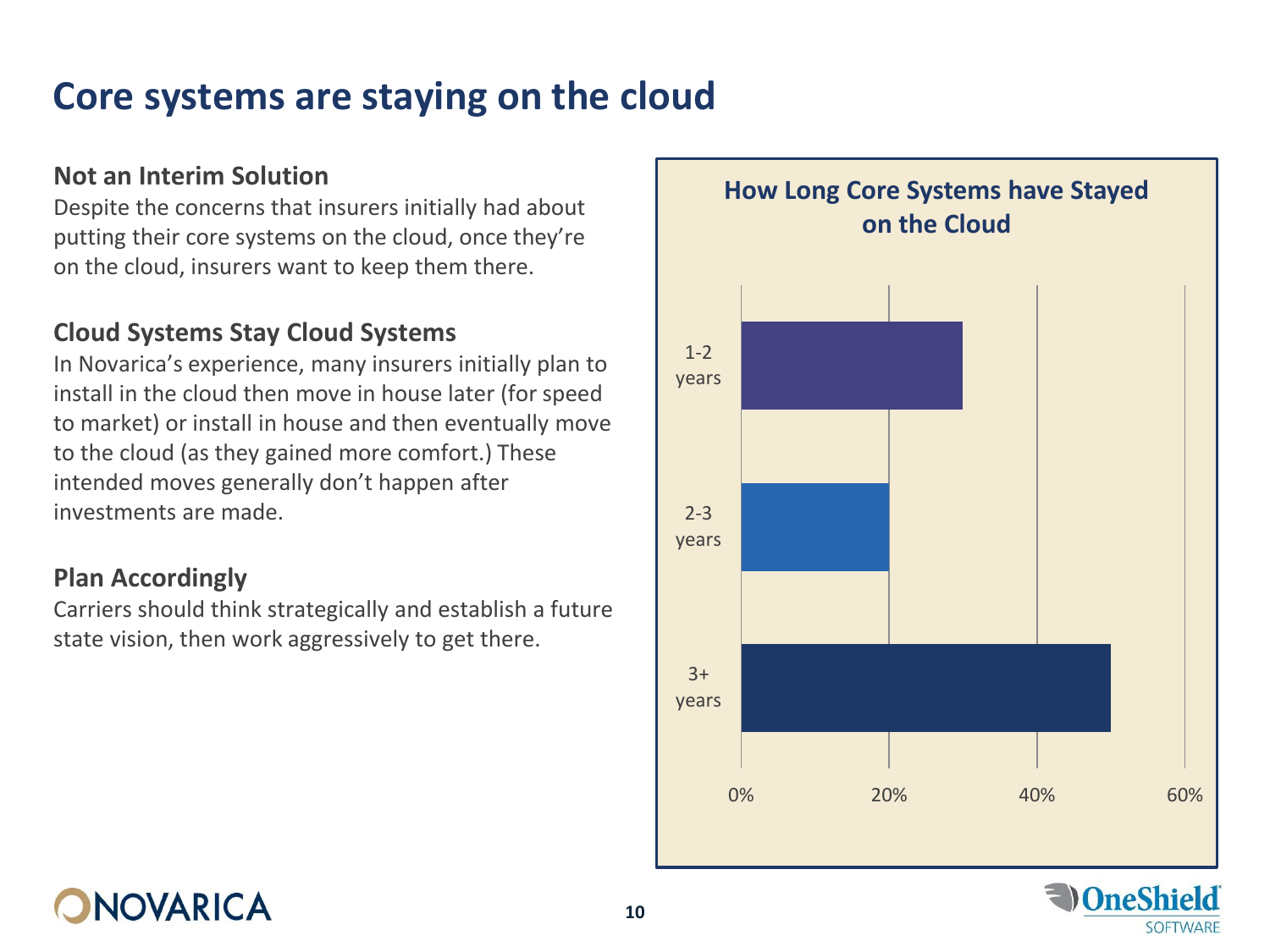### **Key Points**

- Moving core systems to the cloud is less risky than often thought.
- Carriers that have moved core systems to the cloud report net positive benefits consistent with expectations.
- Cloud based implementations lower total costs and improve response time, availability and recoverability.
- IT organizations often overestimate how hard it will be to move core systems to the cloud due to misinformation or lack of knowledge.
- Preconceptions and implementation risk are best addressed by due diligence during the selection process.
- Organizational resistance is best overcome by communication of direction and cloud benefits.
- Once insurers install a core system in the cloud, it is unlikely that they will move it back in house.
- The percentage and maturity of cloud based implementations varies widely by solution provider.